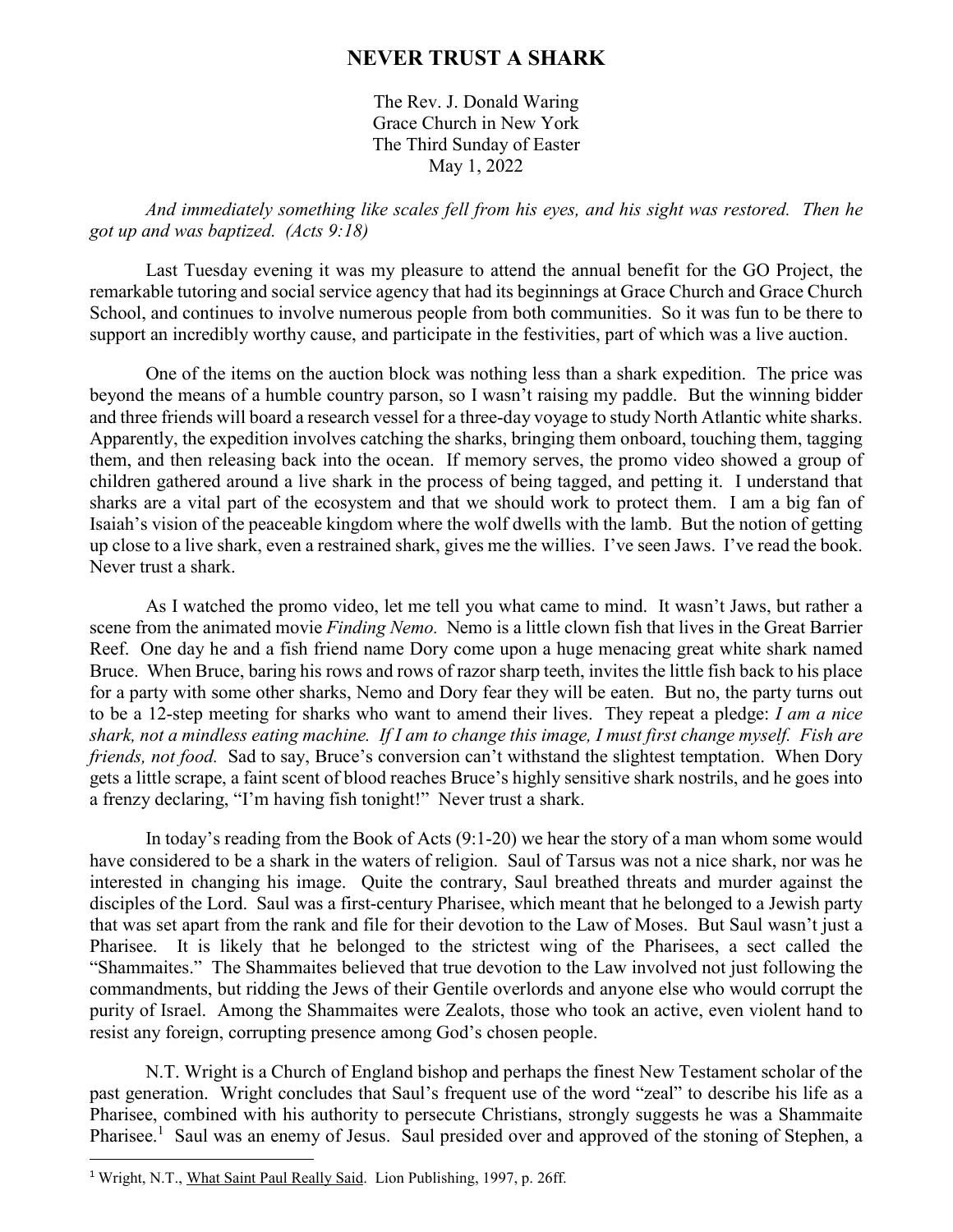deacon in the Jerusalem church and first Christian martyr. Saul had permission to chase the Christians to other cities and drag them back to Jerusalem for punishment. No doubt about it, Saul was a shark. But his image was about to change completely and forever. On the road to Damascus, in pursuit of any Christians who were in hiding there, Saul met the risen Lord Jesus in a blinding light from heaven. I won't rehash the story because we just heard it a moment ago. What is more, today's reading is just the first of three times the Book of Acts tells us of the same incident. We find a fourth account in the Letter of Paul to the Galatians. Clearly, Saul's Damascus Road experience was the signature event of his life. When the scales fell from his eyes, he looked in the mirror and saw not just a nice shark, but a new creation. He was changed. Saul became Paul. The persecutor became the preacher. Fish became friends.

Personally, whenever I read of Paul's dramatic conversion I find myself feeling a mixture of envy, fear, and suspicion. I am envious because Paul came to experience something for which we all yearn: a sustained, vivid awareness of Christ's living presence. For Paul, Jesus was not an idea or a philosophy or a dead teacher. Rather, Jesus was his constant companion whose Spirit empowered him to accomplish much good. I yearn for such conversion in myself. Yes, I am a lifelong, churchgoing Episcopalian, and I'm grateful for every bit of it. But I yearn for an ever-deepening experience of God's presence. I yearn for it, but I also fear it. Conversion is one thing, losing control is another thing entirely. How much of my personality would I have to relinquish so that I could say, as did Paul, *it is no longer I who live, but Christ who lives in me?* Thus, to be completely honest with you, I know that a part of me works to hold the line against further conversion of my inner landscape. I fear it.

I'm also suspicious of what I've seen in those who undergo sudden, dramatic, even deathbed conversions. Not long ago I watched a documentary<sup>2</sup> about the late political consultant Lee Atwater. No doubt about it, Atwater was a shark swimming in the waters of 1980s partisan politics. He was not only a practitioner but a perfecter of the organized smear campaign that could destroy the personal and professional reputations of opposing candidates. Then in March of 1990 Atwater was diagnosed with an aggressive form of brain cancer. When it became clear that his illness was terminal he converted the Roman Catholic Church, and began apologizing to all the people he'd hurt in his political career. Many were surprised by the change in Atwater. In some cases the wounds he'd inflicted were still raw, but how do you refuse the apology of a dying person? Atwater claimed that reading a *Living Bible* he'd received as a gift was sustaining him. When he finally died just a year after his diagnosis, some aids were cleaning out his office and came across the Bible. Strangely, it was still wrapped in cellophane. Atwater had never opened it. "Aha," we say. "His conversion wasn't real." Or was it? We'll never know. In the meantime, never trust a shark.

Why then should we trust the conversion of Saul the shark to Paul the Apostle? Perhaps the reason is because Paul's conversion wasn't as sudden and dramatic as we might think. If you recall, today's reading from Acts is one of three accounts of what happened. The other two, much later in the book, are narrated by Paul himself. In the 26<sup>th</sup> chapter he reports that what Jesus said to him was, *"Saul*, *Saul, why do you persecute me?"* And then this line: *"It hurts you to kick against the goads."* The expression, "kick against the goads," suggests not a sudden conversion but a long, slow process by which the grace of God had been working to transform Saul. A goad was a pointed tool that a farmer would attach to a cart to dissuade the oxen from going in the wrong direction. Stubborn oxen would resist the farmer's direction and kick against the goad, inflicting harm upon themselves. Once the oxen learned to stop resisting the unbending will of the farmer, everyone would win – both oxen and farmer.

Applied to Paul, the expression suggests that a number of goads had been stabbing at his conscience. What were they? Some have speculated that Saul had actually encountered Jesus during his earthly ministry, prior to the crucifixion. Perhaps they'd even met face to face.<sup>3</sup> Think about it. They were contemporaries, each in his own way ardently devoted to the kingdom of God. If Saul were

 $\overline{a}$ 

<sup>&</sup>lt;sup>2</sup> "Boogie Man: The Lee Atwater Story," directed by Stefan Forbes, 2008.

<sup>&</sup>lt;sup>3</sup> Stott, John R.W., The Spirit, the Church, and the World. Intervarsity Press, 1990, p. 171.